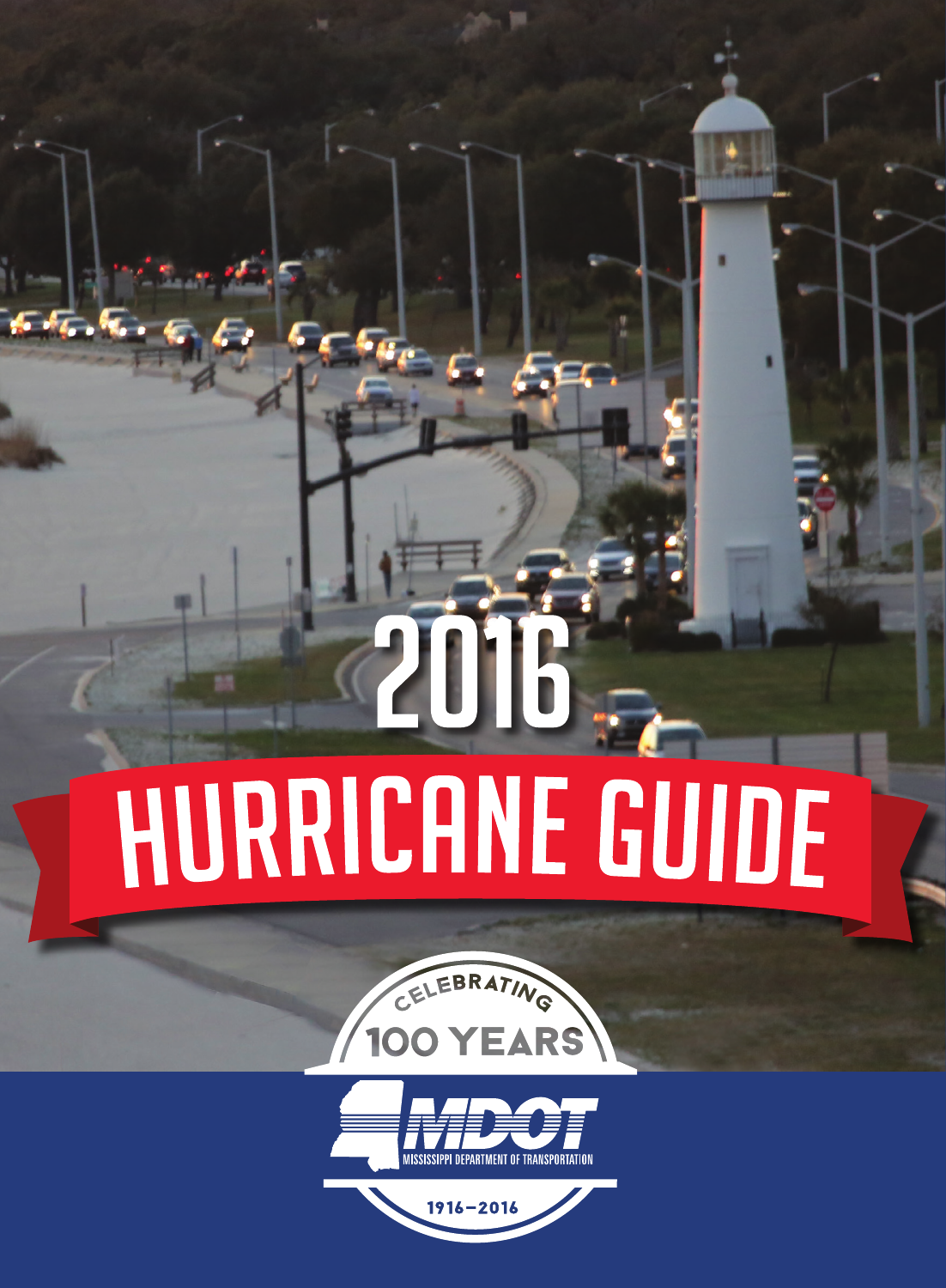# **In-state Hurricane Evacuation Routes**

When it comes to a hurricane, don't take chances. Regardless of the projected path of the storm, always travel northbound. DO NOT evacuate parallel to the coast. Also consider taking an alternate evacuation route to avoid tra c congestion on Highway 49. Alternate evacuation routes are listed below and shown on the map on the reverse side.

# **From Jackson County:**

- Hwy 57 to Hwy 45N at state line to I-20 at Meridian
- Hwy 57 to Hwy 98W at McLain to Hwy 15N to I-20 at Newton
- $\blacksquare$  Hwy 63 to Hwy 57N to Hwy 45N to I-20 at Meridian

# **From Harrison County:**

- $\blacksquare$  Hwy 53 to Hwy 26W at Poplarville to Hwy 43N to Hwy 13N \*
- $\blacksquare$  Hwy 15 to Hwy 26E to Hwy 57N to Hwy 45N at State Line to I-20 at Meridian
- Hwy 15 to Hwy 26W to Hwy 43N then to Hwy 13N \*
- $\blacksquare$  Hwy 67 to Hwy 49N to Hwy 26, then either eastbound or westbound

# **From Hancock County:**

- $\blacksquare$  Hwy 43 to Hwy 13N \*
- Hwy 603N to Hwy 53N to Hwy 26W to Hwy 43N to Hwy 13N \*
- I-10W to I-59N to I-20 at Meridian

# **From Hwy 49 Below Hattiesburg:**

**Traveling East** 

At Wiggins, take Hwy 29N to I-59 at Ellisville to I-20 at Meridian

### **Traveling West**

At Wiggins, take Hwy 26W to Hwy 43N to Hwy 13N \*

### **\*Options at Highway 13**

Hwy 13N to I-20 at Morton or Hwy 13N to Hwy 28W to Hwy 27N to I-55 or onto I-20 at Vicksburg

# **From Hwy 49 Above Hattiesburg:**

**At Collins**

Hwy 84W either to I-55 at Brookhaven to I-20 at Jackson or to Hwy 61 at Natchez north to I-20 at Vicksburg or west back into Louisiana

### **At Mount Olive**

Hwy 35N to I-20 at Forest

**At Magee**

Hwy 28W to Hwy 27N to I-55 or onto I-20 at Vicksburg

- **At Mendenhall** Hwy 13N to I-20 at Morton
- **At Florence**

Hwy 469N to Hwy 468W to I-20 at Brandon

# **From I-59 Above Hattiesburg:**

**At Ellisville**

Hwy 29N to Hwy 28W to Hwy 35N to I-20 at Forest

**At Laurel**

Hwy 84E to Hwy 45N at Waynesboro to I-20 at Meridian

# **From Hwy 98 Between Alabama State Line & Hattiesburg:**

- Hwy 63 to Hwy 45N to I-20 at Meridian
- Hwy 57 to Hwy 45N at State Line to I-20 at Meridian
- Hwy 15 to I-20 at Newton or I-59 to Meridian
- Hwy 29 to I-59 at Ellisville or onto Hwy 28W to Hwy 27N to I-55 or onto I-20 at Vicksburg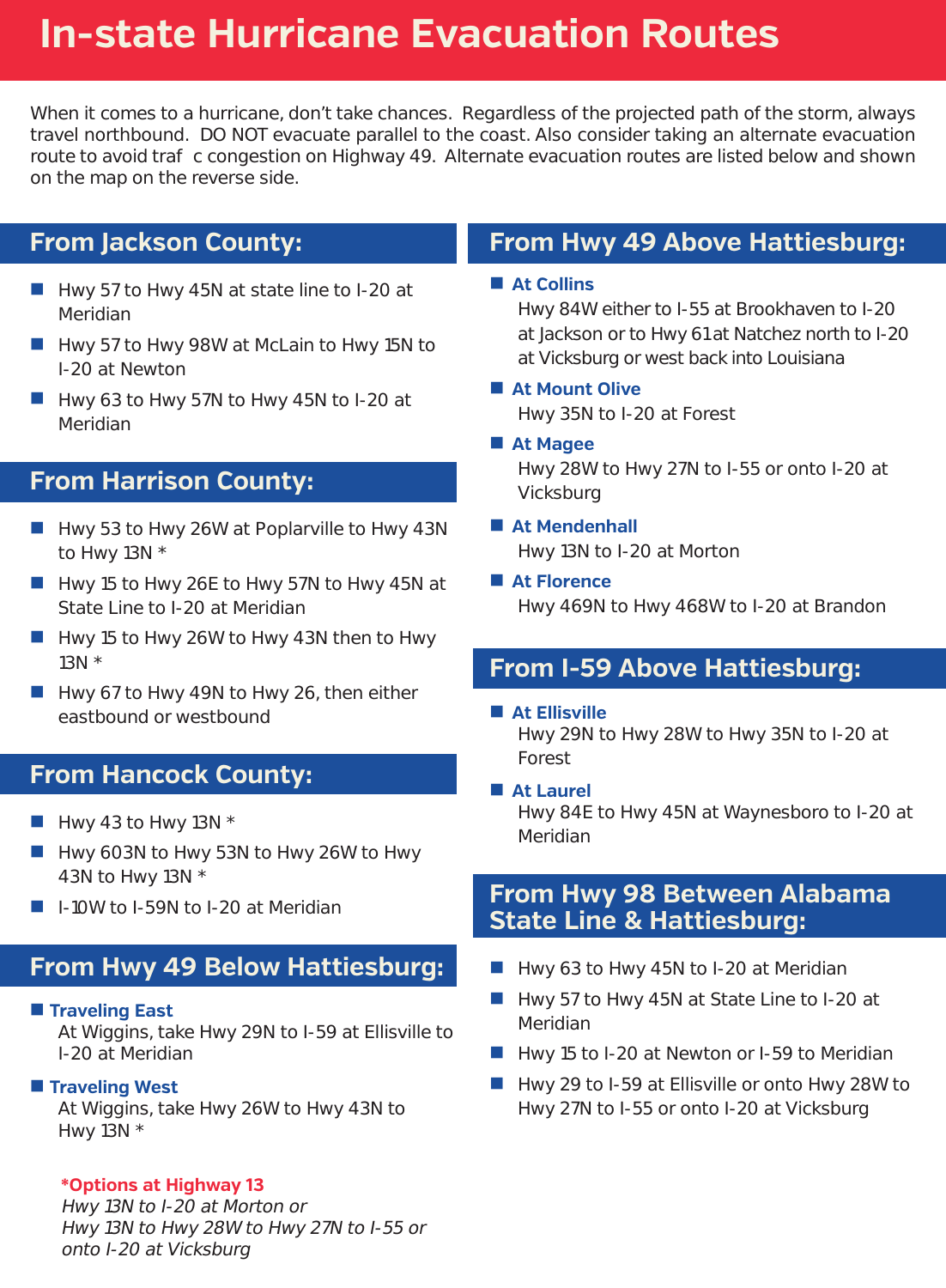# **Contraflow Plans**

# **Interstates 59 and 55 Contraflow Plans**

In an eerat to assist the state of Louisiana, MDOT will implement contraflow (lane reversal) for both I-59 and I-55 when requested by Louisiana and approved by the Governor of Mississippi. Category III, IV or V hurricanes in the Gulf of Mexico are situations that might cause a mandatory evacuation of the greater New Orleans area. (Contraflow operations cannot be considered on Highway 49).

- $\blacksquare$  The decision to contraflow is NOT automatic and will only be used when absolutely necessary. Citizens **should not delay** their evacuation plans in anticipation of contraflow.
- $\blacksquare$  The I-59 contraflow operations would begin in Louisiana, extend into Mississippi, and end just south of Hattiesburg.
- $\blacksquare$  The I-55 contraflow operations would begin in Louisiana, extend into Mississippi, and end just south of Brookhaven.
- All exits within the contraflowed sections of the interstate highways will remain open as tra c conditions allow. Law Enforcement O cers will be present to assist with tra c control.
- The shoulders of both Interstates 59 and 55 should be kept clear for emergency vehicles. Motorists needing to stop should use the next available exit.
- Hancock County residents traveling West into Louisiana on I-10 will be routed North onto I-59 at the I-10/I-12 split.
- Tune-in to Mississippi Public Broadcasting radio stations for emergency information and updated road conditions (see Radio Coverage Areas).

# **Radio Coverage Areas**



### **Mississippi Public Broadcasting FM Radio**

# **Hattiesburg Traffic Control**

MDOT will enforce the following procedures in the Hattiesburg area to avoid severe congestion at the intersections of three major routes.

- **Northbound traffic on Hwy 49** may NOT be allowed to exit at either Hwy 98 or I-59.
- **Northbound traffic on I-59** can ONLY exit at Hwy 11 (Exit 60) or West on Hardy Street/Hwy 98 (Exit 65).
- **Westbound traffic on Hwy 98** may NOT be allowed to exit onto Hwy 49, but directed to merge onto I-59 instead.